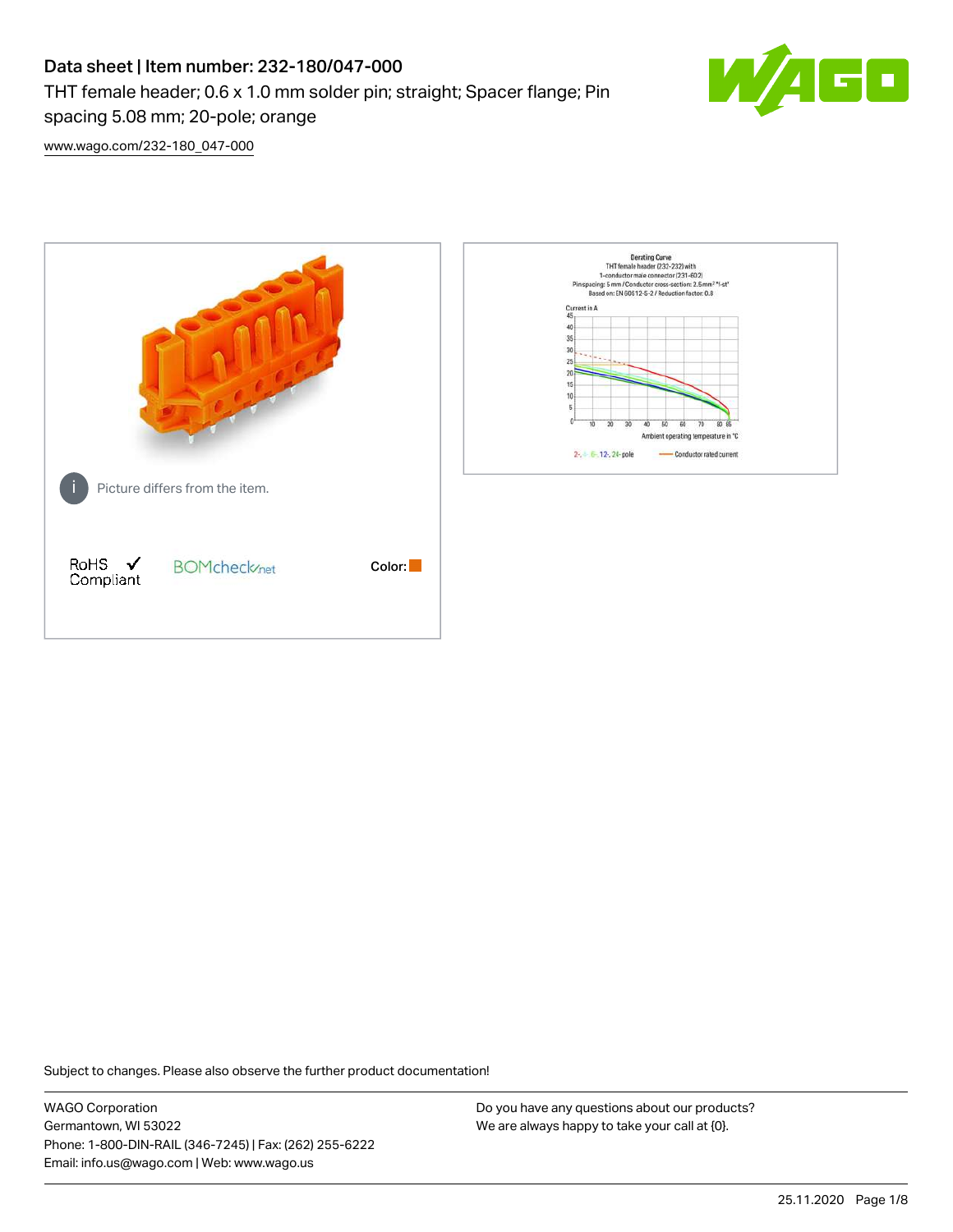



#### Item description

- $\blacksquare$ Horizontal or vertical PCB mounting via straight or angled solder pins
- П For board-to-board and board-to-wire connections
- $\blacksquare$ Touch-proof PCB outputs
- $\blacksquare$ Easy-to-identify PCB inputs and outputs
- $\blacksquare$ With coding fingers

#### Safety information 1:

The MCS - MULTI CONNECTION SYSTEM includes connectors without breaking capacity in accordance with DIN EN 61984. When used as intended, these connectors must not be connected/disconnected when live or under load. The circuit design should ensure header pins, which can be touched, are not live when unmated.

## Data Electrical data

Subject to changes. Please also observe the further product documentation!

WAGO Corporation Germantown, WI 53022 Phone: 1-800-DIN-RAIL (346-7245) | Fax: (262) 255-6222 Email: info.us@wago.com | Web: www.wago.us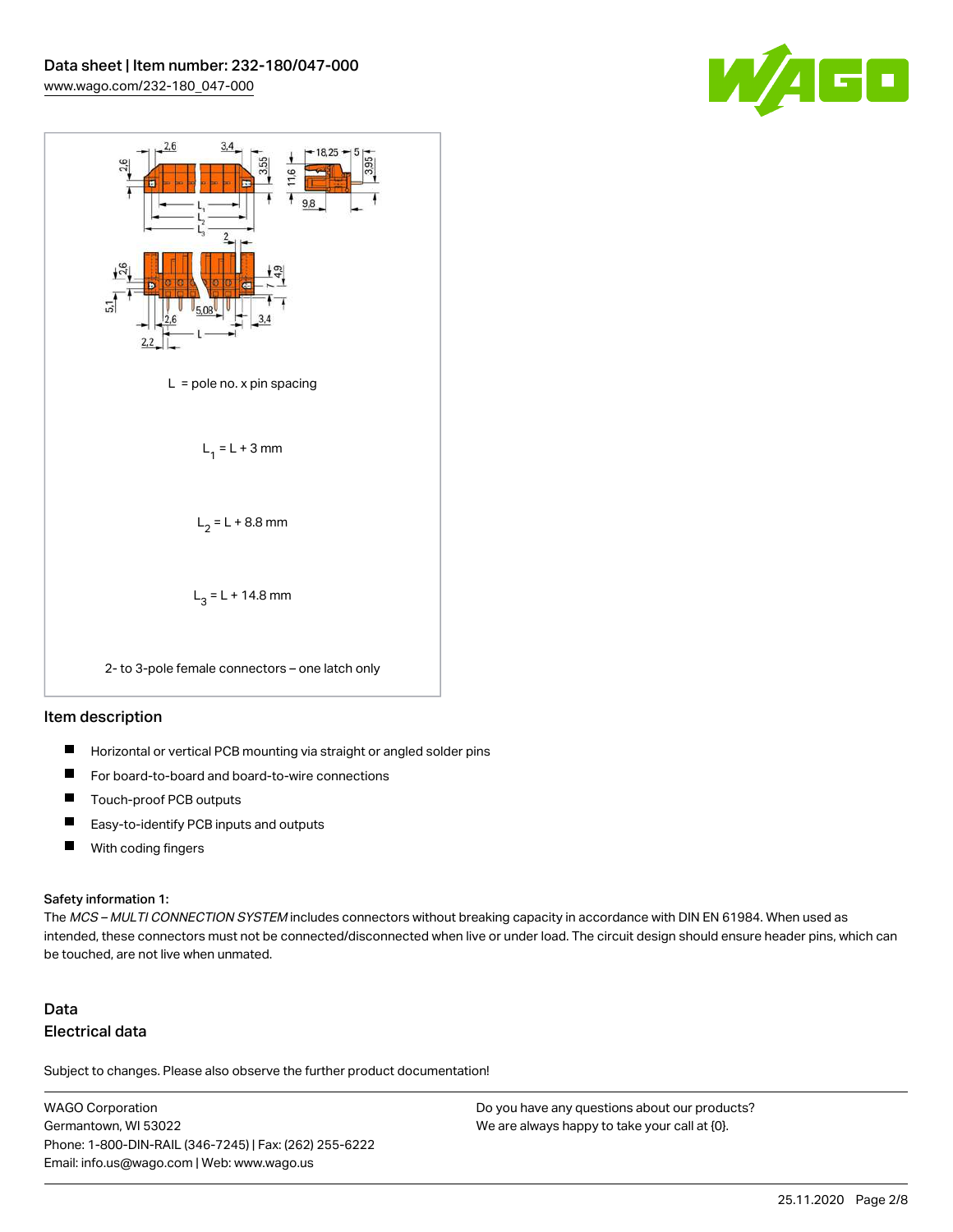

#### Ratings per IEC/EN 60664-1

| Ratings per                 | IEC/EN 60664-1                                                        |
|-----------------------------|-----------------------------------------------------------------------|
| Rated voltage (III / 3)     | 320 V                                                                 |
| Rated surge voltage (III/3) | 4 <sub>k</sub> V                                                      |
| Rated voltage (III/2)       | 320 V                                                                 |
| Rated surge voltage (III/2) | 4 <sub>k</sub> V                                                      |
| Nominal voltage (II/2)      | 630 V                                                                 |
| Rated surge voltage (II/2)  | 4 <sub>k</sub> V                                                      |
| Rated current               | 12A                                                                   |
| Legend (ratings)            | $(III / 2)$ $\triangle$ Overvoltage category III / Pollution degree 2 |

#### Ratings per UL 1059

| Approvals per                  | UL 1059 |
|--------------------------------|---------|
| Rated voltage UL (Use Group B) | 300 V   |
| Rated current UL (Use Group B) | 15 A    |
| Rated voltage UL (Use Group D) | 300 V   |
| Rated current UL (Use Group D) | 10A     |

#### Ratings per UL 1977

| Rated voltage UL 1977 | 600 <sup>V</sup><br>. |
|-----------------------|-----------------------|
| Rated current UL 1977 |                       |

### Ratings per CSA

| Approvals per                   | CSA   |
|---------------------------------|-------|
| Rated voltage CSA (Use Group B) | 300 V |
| Rated current CSA (Use Group B) | 15A   |
| Rated voltage CSA (Use Group D) | 300 V |
| Rated current CSA (Use Group D) | 10 A  |

#### Connection data

| Pole No.                          | 20 |
|-----------------------------------|----|
| Total number of connection points | 20 |
| Total number of potentials        | 20 |
| Number of connection types        |    |
| Number of levels                  |    |

Subject to changes. Please also observe the further product documentation!

| <b>WAGO Corporation</b>                                | Do you have any questions about our products? |
|--------------------------------------------------------|-----------------------------------------------|
| Germantown, WI 53022                                   | We are always happy to take your call at {0}. |
| Phone: 1-800-DIN-RAIL (346-7245)   Fax: (262) 255-6222 |                                               |
| Email: info.us@wago.com   Web: www.wago.us             |                                               |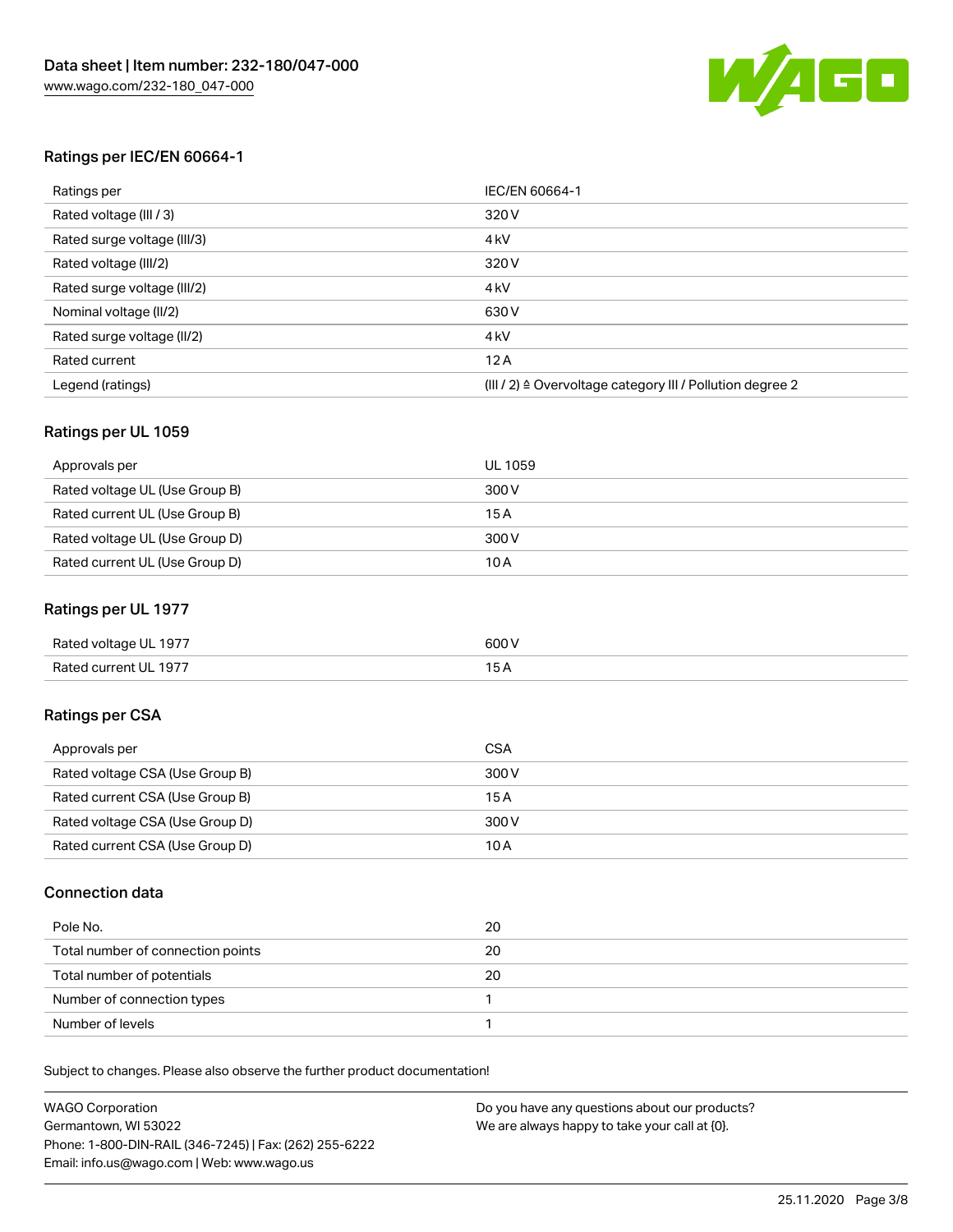

## Physical data

| Pin spacing                          | 5.08 mm / 0.2 inch    |
|--------------------------------------|-----------------------|
| Width                                | 116.4 mm / 4.583 inch |
| Height                               | 23.25 mm / 0.915 inch |
| Height from the surface              | 18.25 mm / 0.719 inch |
| Depth                                | 11.6 mm / 0.457 inch  |
| Solder pin length                    | $5 \,\mathrm{mm}$     |
| Solder pin dimensions                | $0.6 \times 1$ mm     |
| Drilled hole diameter with tolerance | $1.3$ $(+0.1)$ mm     |

### Mechanical data

| Mounting type | Mounting flange             |
|---------------|-----------------------------|
| Mounting type | Flush feed-through mounting |
|               | Panel mounting              |

### Plug-in connection

| Contact type (pluggable connector) | Female connector/socket |
|------------------------------------|-------------------------|
| Connector (connection type)        | for PCB                 |
| Mismating protection               | No                      |
| Mating direction to the PCB        | 90°                     |

#### PCB contact

| PCB contact                         | тнт                                        |
|-------------------------------------|--------------------------------------------|
| Solder pin arrangement              | over the entire female connector (in-line) |
| Number of solder pins per potential |                                            |

## Material Data

| Color                       | orange           |
|-----------------------------|------------------|
| Material group              |                  |
| Insulation material         | Polyamide (PA66) |
| Flammability class per UL94 | V0               |
| Contact material            | Copper alloy     |
| Contact plating             | tin-plated       |
| Fire load                   | 0.311 MJ         |
| Weight                      | 18.2g            |

Subject to changes. Please also observe the further product documentation!

| <b>WAGO Corporation</b>                                | Do you have any questions about our products? |
|--------------------------------------------------------|-----------------------------------------------|
| Germantown, WI 53022                                   | We are always happy to take your call at {0}. |
| Phone: 1-800-DIN-RAIL (346-7245)   Fax: (262) 255-6222 |                                               |
| Email: info.us@wago.com   Web: www.wago.us             |                                               |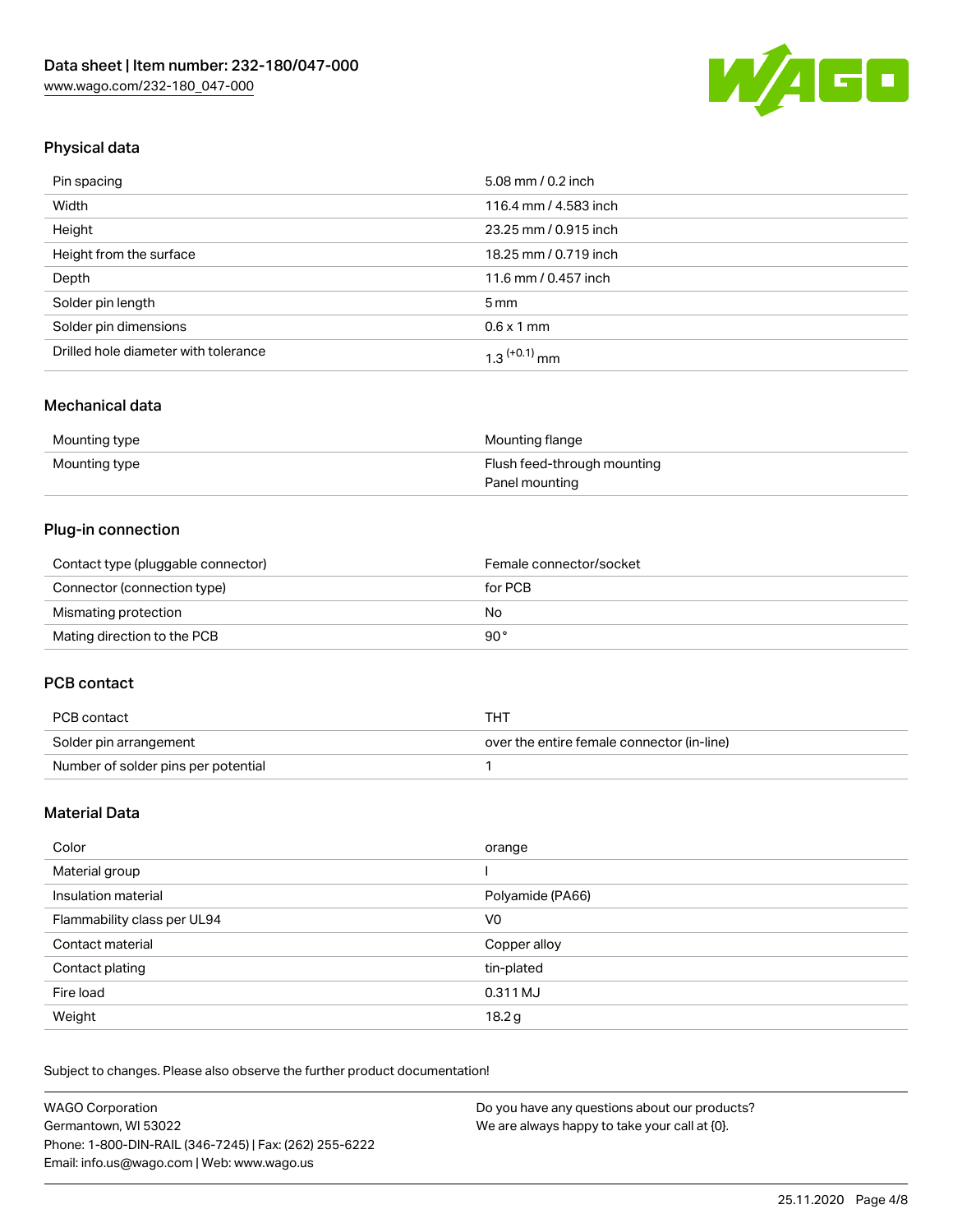[www.wago.com/232-180\\_047-000](http://www.wago.com/232-180_047-000)



#### Environmental Requirements

| Limit temperature range | . +85 °C<br>-60 |
|-------------------------|-----------------|
|-------------------------|-----------------|

#### Commercial data

| Packaging type        | <b>BOX</b>    |
|-----------------------|---------------|
| Country of origin     | DE            |
| <b>GTIN</b>           | 4050821637899 |
| Customs tariff number | 85366990990   |

#### Approvals / Certificates

#### Ship Approvals

| Logo                             | Approval                                                | <b>Additional Approval Text</b> | Certificate<br>name                 |
|----------------------------------|---------------------------------------------------------|---------------------------------|-------------------------------------|
| ABS                              | <b>ABS</b><br>American Bureau of Shipping               | ۰                               | $19 -$<br>HG15869876-<br><b>PDA</b> |
| <b>BUNEAU</b>                    | <b>BV</b><br>Bureau Veritas S.A.                        | IEC 60998                       | 11915/D0 BV                         |
| <b>DNV-GL</b><br><b>MARITIME</b> | <b>DNV GL</b><br>Det Norske Veritas, Germanischer Lloyd | $\overline{\phantom{a}}$        | TAE 000016Z                         |

#### UL-Approvals

| Logo                       | Approval                                    | <b>Additional Approval Text</b> | Certificate<br>name |
|----------------------------|---------------------------------------------|---------------------------------|---------------------|
| $\boldsymbol{\mathcal{A}}$ | UL<br>UL International Germany GmbH         | <b>UL 1977</b>                  | E45171              |
| 8                          | <b>UR</b><br>Underwriters Laboratories Inc. | <b>UL 1059</b>                  | E45172<br>sec. 18   |

Subject to changes. Please also observe the further product documentation!

WAGO Corporation Germantown, WI 53022 Phone: 1-800-DIN-RAIL (346-7245) | Fax: (262) 255-6222 Email: info.us@wago.com | Web: www.wago.us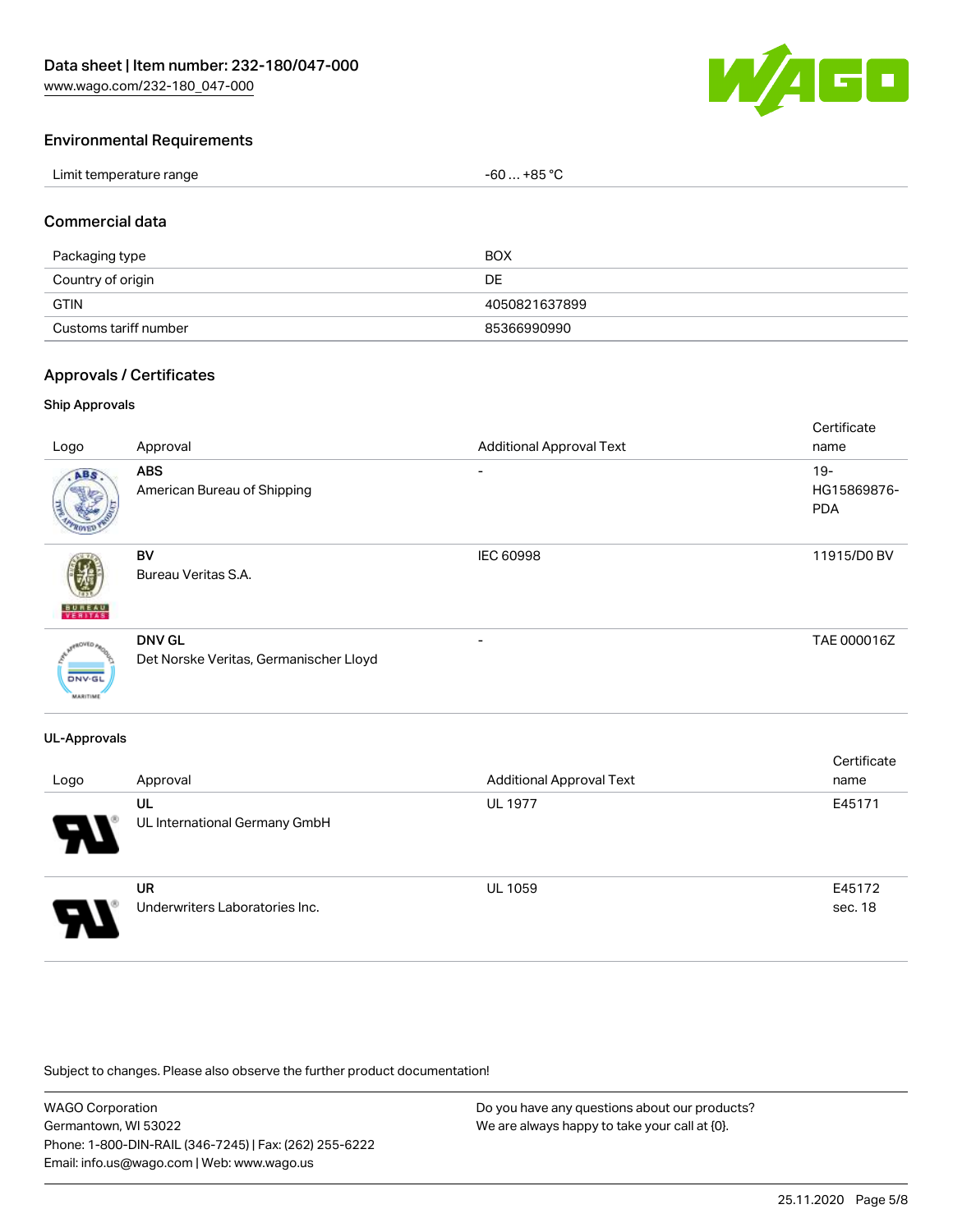

### **Counterpart**

## Item no.231-650

1-conductor male connector; 2.5 mm²; Pin spacing 5.08 mm; 20-pole; 2,50 mm²; orange [www.wago.com/231-650](https://www.wago.com/231-650)

## Compatible products

check

|                               | Item no.: 231-661<br>Test plugs for female connectors; for 5 mm and 5.08 mm pin spacing; 2,50 mm <sup>2</sup> ; light gray                                             |             |               | www.wago.com/231-661 |
|-------------------------------|------------------------------------------------------------------------------------------------------------------------------------------------------------------------|-------------|---------------|----------------------|
| <b>Downloads</b>              |                                                                                                                                                                        |             |               |                      |
| Documentation                 |                                                                                                                                                                        |             |               |                      |
| <b>Additional Information</b> |                                                                                                                                                                        |             |               |                      |
|                               | Technical explanations                                                                                                                                                 | Apr 3, 2019 | pdf<br>3.6 MB | Download             |
|                               |                                                                                                                                                                        |             |               |                      |
| <b>CAD files</b>              |                                                                                                                                                                        |             |               |                      |
| CAD data                      |                                                                                                                                                                        |             |               |                      |
|                               | 2D/3D Models 232-180/047-000                                                                                                                                           |             | <b>URL</b>    | Download             |
| <b>PCB Design</b>             |                                                                                                                                                                        |             |               |                      |
|                               | Symbol and Footprint 232-180/047-000                                                                                                                                   |             | <b>URL</b>    | Download             |
|                               | CAx data for your PCB design, consisting of "schematic symbols and PCB footprints",<br>allow easy integration of the WAGO component into your development environment. |             |               |                      |
| Supported formats:            |                                                                                                                                                                        |             |               |                      |
| Ш                             | Accel EDA 14 & 15                                                                                                                                                      |             |               |                      |
| Ш                             | Altium 6 to current version                                                                                                                                            |             |               |                      |
| ш                             | Cadence Allegro                                                                                                                                                        |             |               |                      |
| Ш                             | DesignSpark                                                                                                                                                            |             |               |                      |
| ш                             | Eagle Libraries                                                                                                                                                        |             |               |                      |
| Ш<br>KiCad                    |                                                                                                                                                                        |             |               |                      |
| п                             | <b>Mentor Graphics BoardStation</b>                                                                                                                                    |             |               |                      |
| ш                             | Mentor Graphics Design Architect                                                                                                                                       |             |               |                      |
|                               | Subject to changes. Please also observe the further product documentation!                                                                                             |             |               |                      |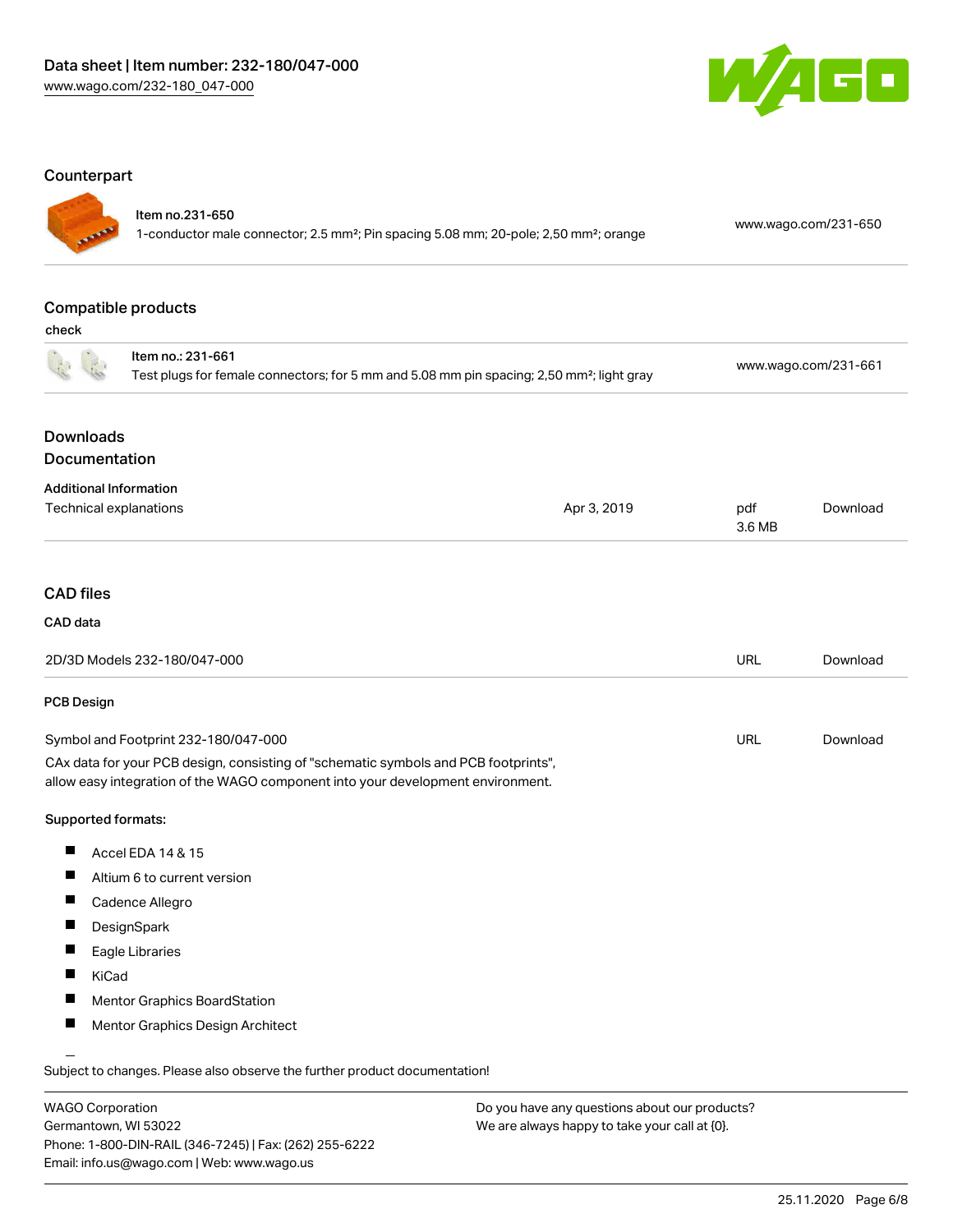

- $\blacksquare$ Mentor Graphics Design Expedition 99 and 2000
- $\blacksquare$ OrCAD 9.X PCB and Capture
- $\blacksquare$ PADS PowerPCB 3, 3.5, 4.X, and 5.X
- $\blacksquare$ PADS PowerPCB and PowerLogic 3.0
- $\blacksquare$ PCAD 2000, 2001, 2002, 2004, and 2006
- $\blacksquare$ Pulsonix 8.5 or newer
- $\blacksquare$ STL
- $\blacksquare$ 3D STEP
- $\blacksquare$ TARGET 3001!
- $\blacksquare$ View Logic ViewDraw
- $\blacksquare$ Quadcept
- $\blacksquare$ Zuken CadStar 3 and 4
- $\blacksquare$ Zuken CR-5000 and CR-8000

PCB Component Libraries (EDA), PCB CAD Library Ultra Librarian

#### CAE data

| ZUKEN Portal 232-180/047-000 | URL | Download |
|------------------------------|-----|----------|
|                              |     |          |

#### Installation Notes

#### Application



The innovative flange design provides standard panel mounting options or various through-panel mounting configurations. Depending on the type of application and flange, female headers can be used either for through-panel or flush mount applications.

### Product family

Subject to changes. Please also observe the further product documentation!

WAGO Corporation Germantown, WI 53022 Phone: 1-800-DIN-RAIL (346-7245) | Fax: (262) 255-6222 Email: info.us@wago.com | Web: www.wago.us